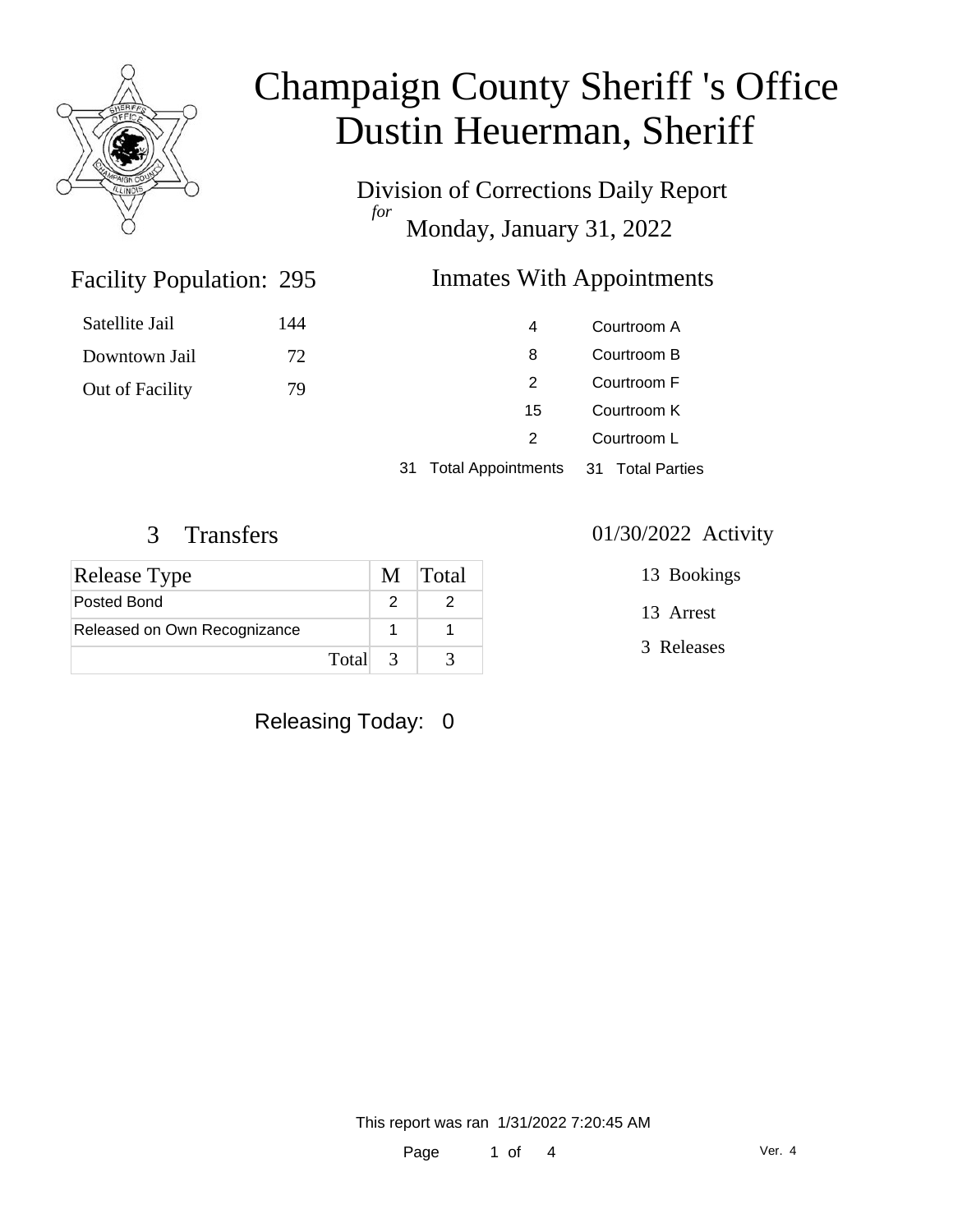

# Champaign County Sheriff 's Office Dustin Heuerman, Sheriff

Division of Corrections Daily Report *for* Monday, January 31, 2022

| <b>Custody Status Count</b>     |  |
|---------------------------------|--|
| <b>Direct Criminal Contempt</b> |  |
| Electronic Home Dentention 15   |  |
| Felony Arraignment 10           |  |

Felony Pre-Sentence 7

Felony Pre-Trial 209

- Felony Pre-Trial DUI 4
- Felony Sentenced CCSO 4
- Felony Sentenced IDOC 28
- Formal Station Adjustment 1
	- Hold Other 2
- Misdemeanor Arraignment 3
	- Misdemeanor Pre-Trial 5
		- Petition to Revoke 1
		- Remanded to DHS 4
	- Traffic Sentenced CCSO 1

Total 295

This report was ran 1/31/2022 7:20:45 AM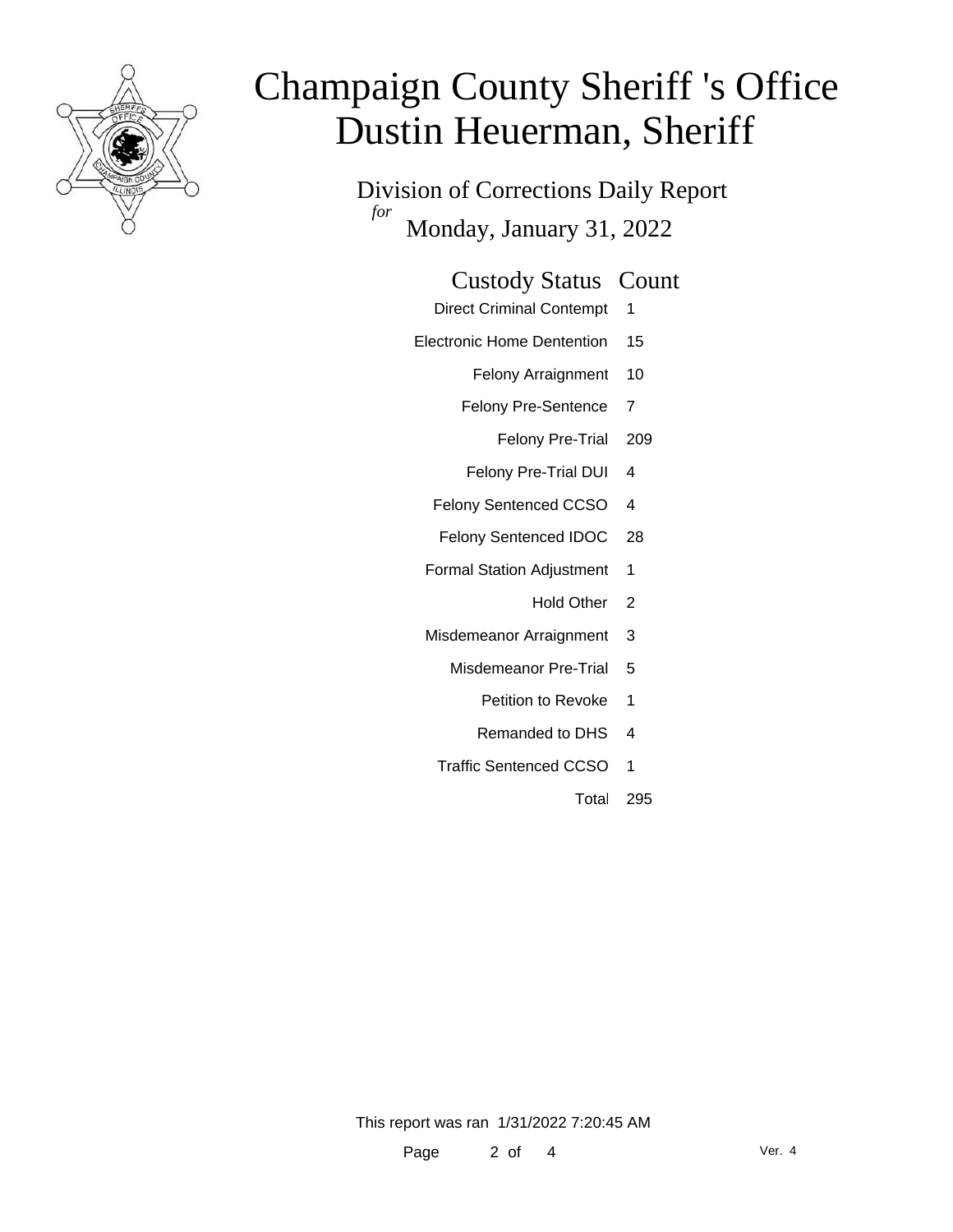

# Champaign County Sheriff 's Office Dustin Heuerman, Sheriff

Division of Corrections Daily Report *for* Monday, January 31, 2022

### Inmates With Appointments

| <b>Jailing Party Name</b>                    | Location    | Number of Records / Node |
|----------------------------------------------|-------------|--------------------------|
| ARREOLA-NAVA, JOSE                           | Courtroom K | 1 / Satellite Jail       |
| <b>BOXLEY, CHARLES OMAR</b>                  | Courtroom B | 1 / Downtown Jail        |
| <b>BURNETT, TIMOTHY LYNN</b>                 | Courtroom B | 1 / Downtown Jail        |
| CONERLY, KIN JOSEPH                          | Courtroom B | 1 / Satellite Jail       |
| COWART, TORREY BENJAMEN, Junior              | Courtroom L | 1 / Downtown Jail        |
| <b>CROSS, STEED GATHON</b>                   | Courtroom A | 1 / Satellite Jail       |
| DOMINGO-CASTANEDA, FRANCISCO                 | Courtroom F | 1 / Downtown Jail        |
| DORRIS, KEMION DAETOCE                       | Courtroom B | 1 / Out of Facility      |
| GIBBS, COLE ALLEN                            | Courtroom K | 1 / Satellite Jail       |
| GRAY, SAMMIE LEE                             | Courtroom K | 1 / Satellite Jail       |
| HILL, XAVIER LENSHAUN                        | Courtroom K | 1 / Satellite Jail       |
| HOWARD, BRION LIN                            | Courtroom B | 1 / Satellite Jail       |
| <b>INGERSON, LUCUS JAMES</b>                 | Courtroom K | 1 / Satellite Jail       |
| JAMES, DOMINIQUE JULIUS                      | Courtroom K | 1 / Satellite Jail       |
| JOHNSON, CHRISTOPHER<br><b>MACARTHUR</b>     | Courtroom K | 1 / Satellite Jail       |
| LENOIR, JOHN CHRISTOPHER                     | Courtroom F | 1 / Downtown Jail        |
| LINDSEY, ANTHONY MARTEZ                      | Courtroom K | 1 / Satellite Jail       |
| MILLER, D'ANDRE                              | Courtroom B | 1 / Out of Facility      |
| MOSLEY, JAMES CALVIN                         | Courtroom L | 1 / Satellite Jail       |
| NESBY, ARIONNA RAE                           | Courtroom K | 1 / Satellite Jail       |
| OLIVA-CONTRERAS, DAVID                       | Courtroom K | 1 / Satellite Jail       |
| PETTIGREW, CAREY CORNITRIAS<br><b>DEOBLO</b> | Courtroom A | 1 / Satellite Jail       |
| PETTIGREW, MARIO TRAVINIO                    | Courtroom K | 1 / Satellite Jail       |
| PRICE, CALEB PATRICK                         | Courtroom K | 1 / Satellite Jail       |
| REXROAD, CALVIN ALLEN                        | Courtroom B | 1 / Satellite Jail       |

This report was ran 1/31/2022 7:20:45 AM